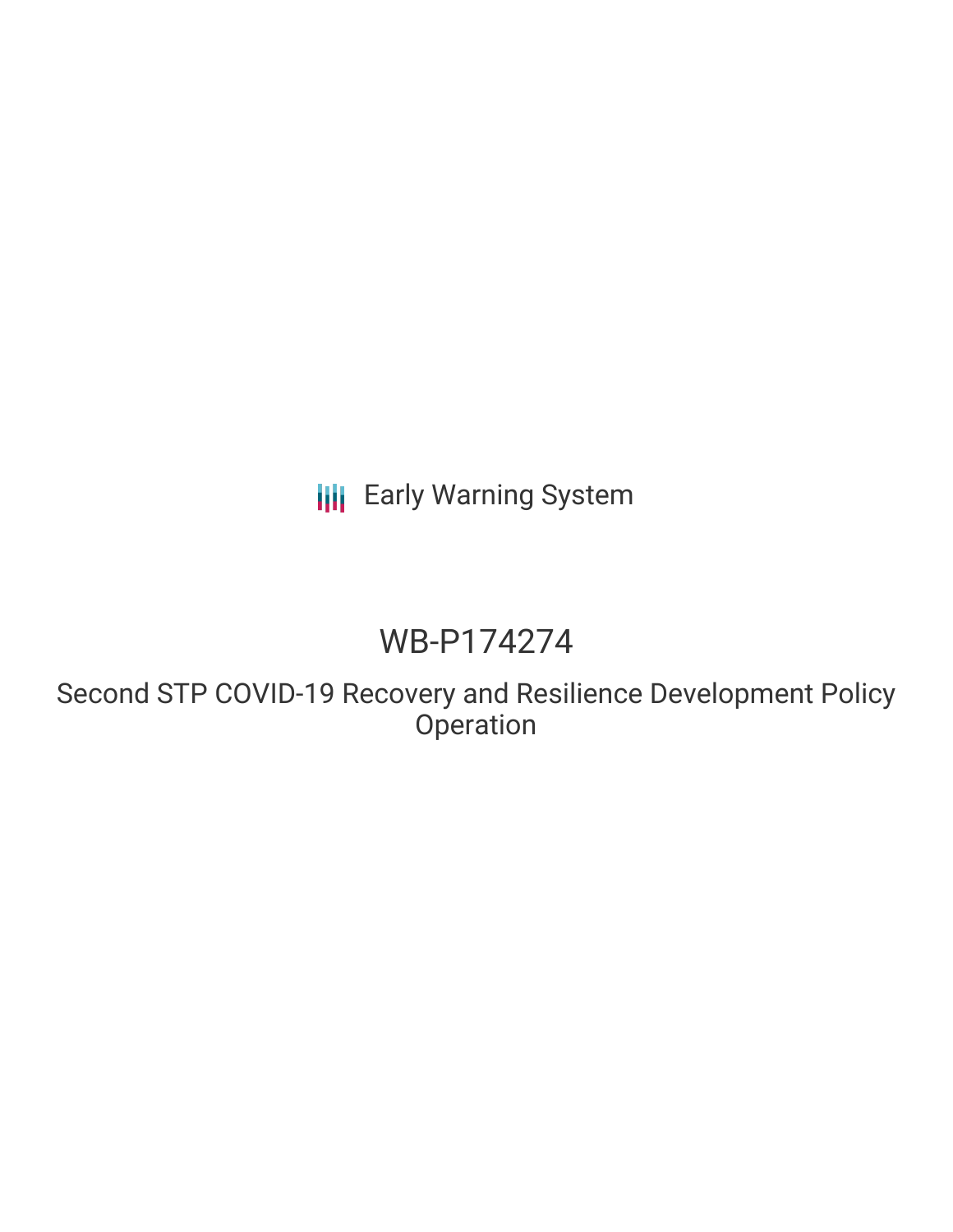

### **Quick Facts**

| <b>Countries</b>               | Sao Tome and Principe                    |
|--------------------------------|------------------------------------------|
| <b>Financial Institutions</b>  | World Bank (WB)                          |
| <b>Status</b>                  | Proposed                                 |
| <b>Bank Risk Rating</b>        | U                                        |
| <b>Borrower</b>                | Government of Sao Tome and Principe      |
| <b>Sectors</b>                 | Education and Health, Law and Government |
| <b>Investment Type(s)</b>      | Loan                                     |
| <b>Investment Amount (USD)</b> | $$10.00$ million                         |
| <b>Loan Amount (USD)</b>       | \$10.00 million                          |
| <b>Project Cost (USD)</b>      | $$10.00$ million                         |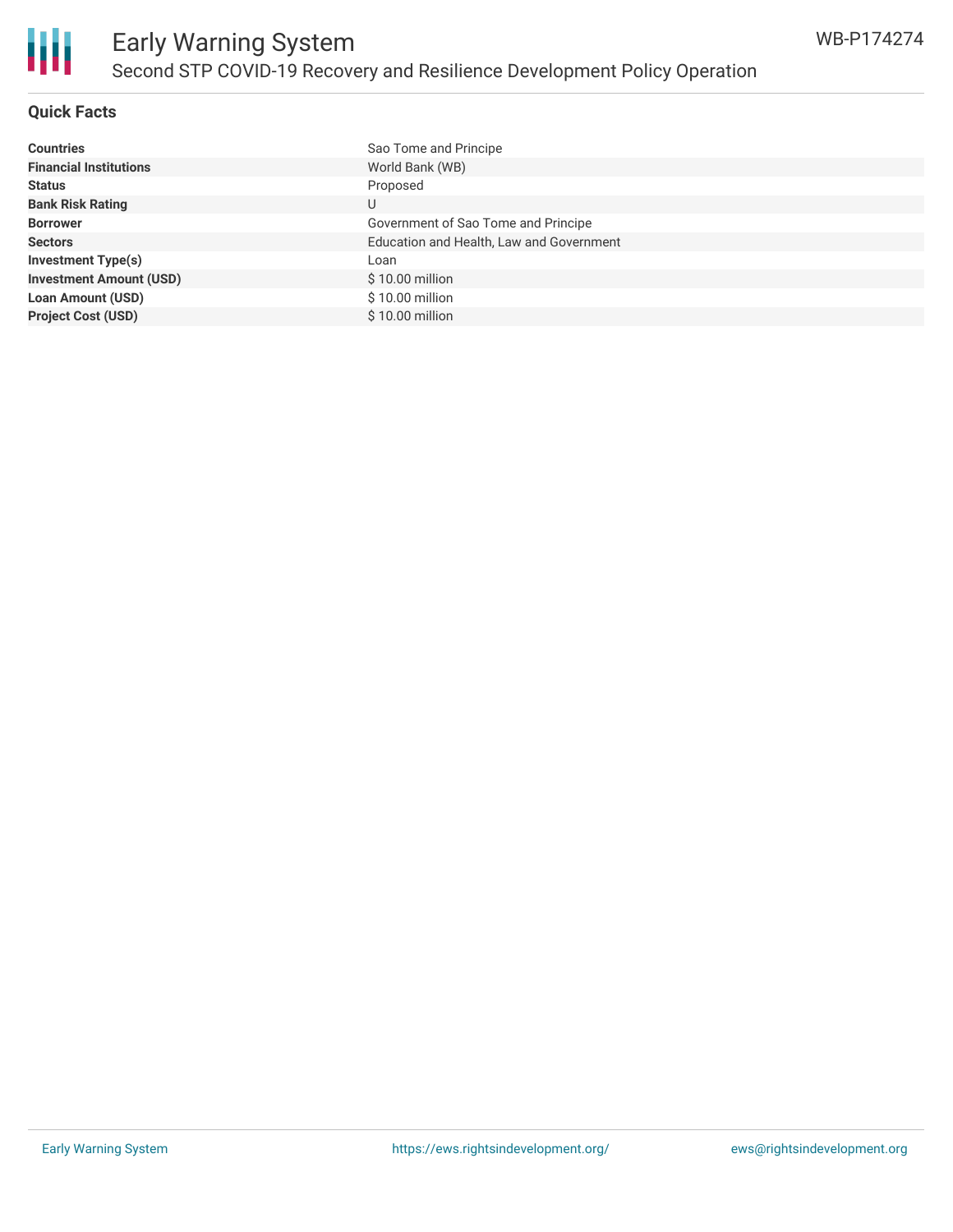

## **Project Description**

According to WB website, the objective of this operation is to support the government's response to the human and economic impact of the COVID-19 pandemic and economy-wide and sectoral reforms for a stronger recovery.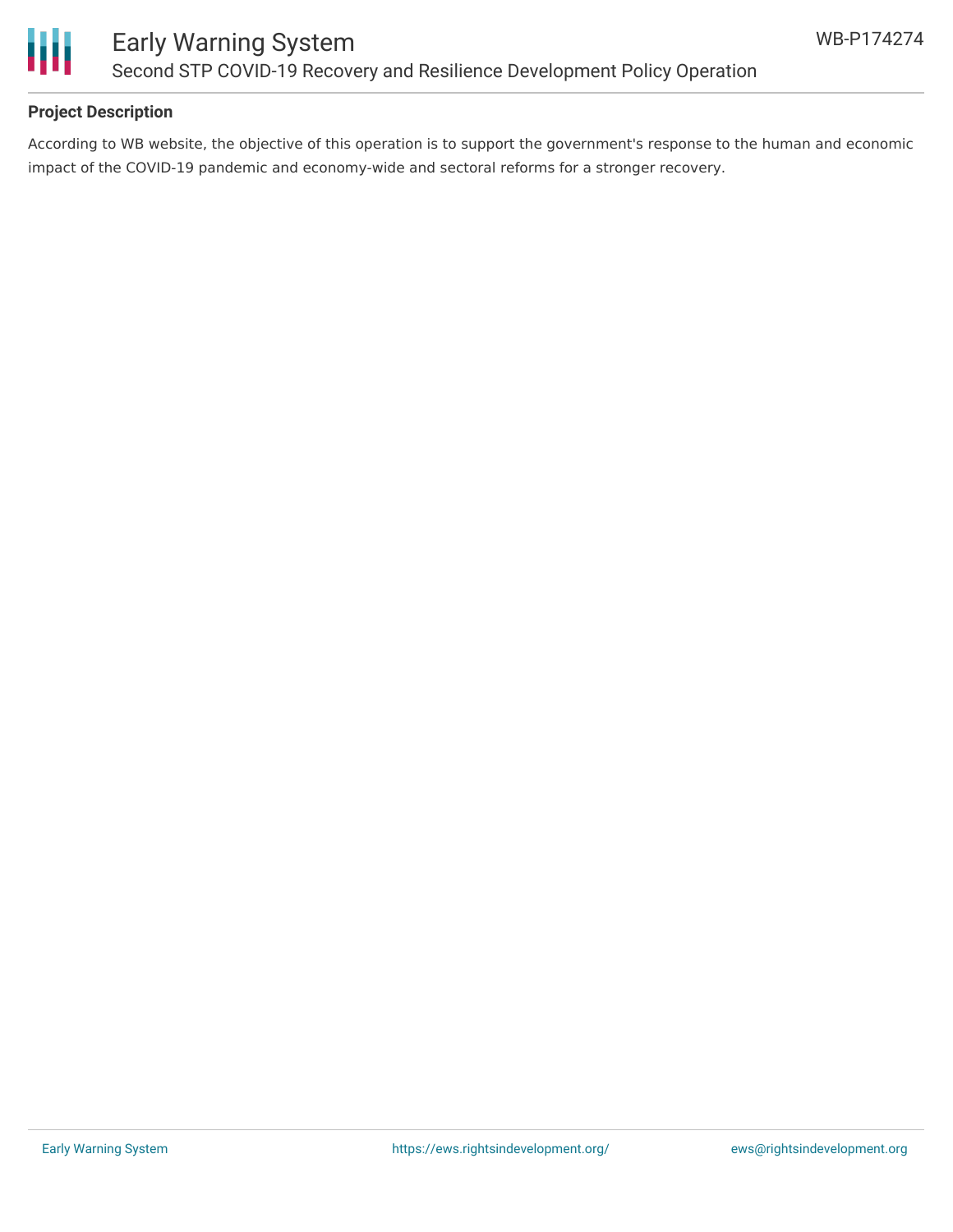

# Early Warning System Second STP COVID-19 Recovery and Resilience Development Policy Operation

## **Investment Description**

World Bank (WB)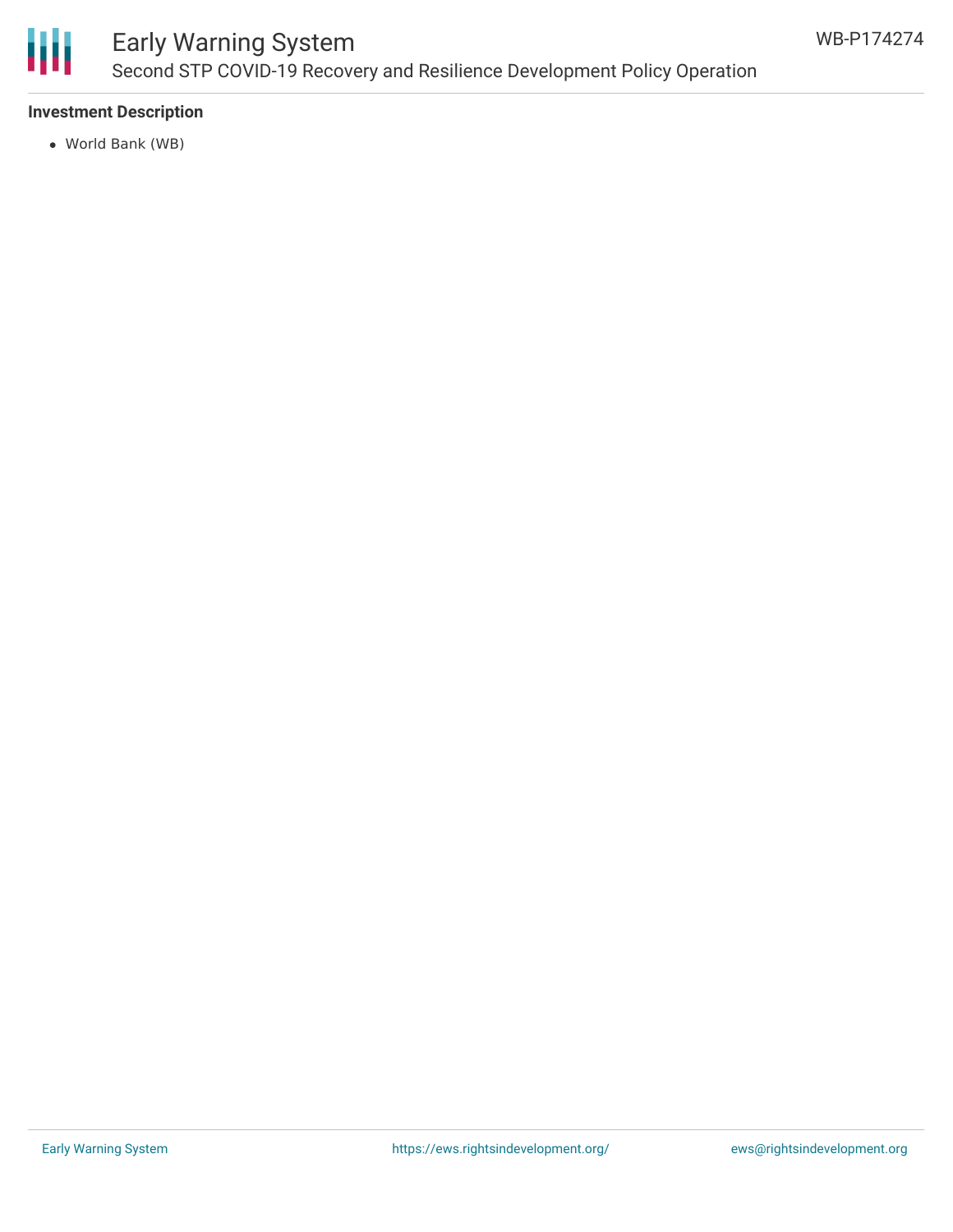

## **Contact Information**

No contact information provided at the time of disclosure.

#### **ACCESS TO INFORMATION**

To submit an information request for project information, you will have to create an account to access the Access to Information request form. You can learn more about this process at: https://www.worldbank.org/en/access-toinformation/request-submission

#### **ACCOUNTABILITY MECHANISM OF THE WORLD BANK**

The World Bank Inspection Panel is the independent complaint mechanism and fact-finding body for people who believe they are likely to be, or have been, adversely affected by a World Bank-financed project. If you submit a complaint to the Inspection Panel, they may investigate to assess whether the World Bank is following its own policies and procedures for preventing harm to people or the environment. You can contact the Inspection Panel or submit a complaint by emailing ipanel@worldbank.org. Information on how to file a complaint and a complaint request form are available at: https://www.inspectionpanel.org/how-tofile-complaint